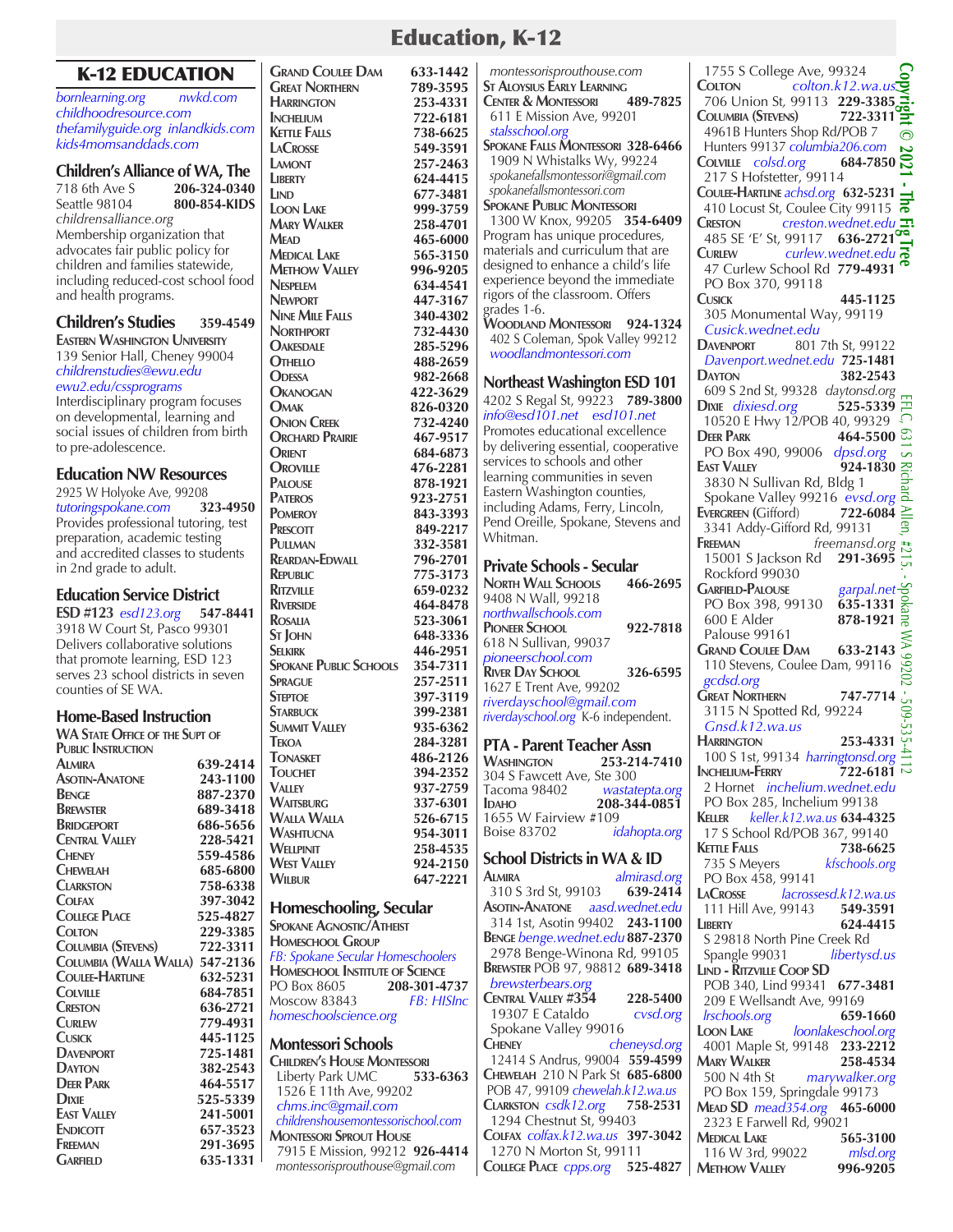18 Twin Lakes Rd *methow.org/* Winthrop 98862 *district/* **Nespelem 634-4541** 221 7th St, 99155 *nsdeagles.org* **Newport** *newport.wednet.edu* 1380 W 5th St, 99156 **732-4441 Nine Mile Falls** *9mile.org* **340-4300** 10110 W Charles Rd, 99026 **Northport 732-4251/888-532-4251** 404 10th/POB 1280, 99157  *northportschools.org* **Oakesdale 285-5296** 101 E McCoy St/POB 228, 99158  *gonighthawks.net*  **Odessa** 99159*odessa.wednet.edu* 311 S 1st St/PO Box 248 **982-2668 Okanogan** *oksd.wednet.edu* 115 Rose St, 98840**422-3629 Omak 826-0320** 619 Bartlett W, 98841 *omaksd.org* **Onion Creek** 2006 Lotze Creek Rd **732-4240** Colville 99114 *ocsd30.org* **Orchard Prairie 467-9517** 7626 N Orchard Prairie Rd, 99217  *orchardprairie.org* **Orient** *orientsd.org* **684-6873** 374 4th Ave/PMB #1419, 99160 **Oroville 476-2281** 1008 Ironwood St, 98844  *oroville.ss19.sharpschool.com* **Othello 488-2659/4682** 1025 S 1st, 99344 *othelloschools.org* **Pateros School District 923-2751** 344 Beach St, 98846 *pateros.org* **Pomeroy** 121 S 10th *psd.wednet.edu* PO Box 950, 99347 **Prescott** *prescott.k12.wa.us***849-2217** 207 S A St/PO Box 65, 99348 **Pullman** *psd267.org* **332-3581** 240 SW Dexter, 99163 **Covid -T Reardan-Edwall** *reardan.net* 215 E Spokane*,* 99029 **796-2701 Republic** *republic309.org* **775-3173** 30306 E Hwy 20, 99166 **Riverside** *riversidesd.org* 34515 N Newport Hwy **464-8201** Chattaroy 99003 **Rosalia** *rosaliaschools.com* 916 S Josephine, 99170 **523-3061 Selkirk** *selkirk.k12.wa.us* **446-2951** 219 Park St *selkirkschools.org* POB 129, Metaline Falls 99153 **Sprague-Lamont** *spraguelamont.com* POB 305, 99032 **St Johns-Endicott** *sje.wednet.edu* St John **648-3336**/Endicott **657-3523 Starbuck** *FB: starbuckschool*  717 Tucannon St, 99359 **399-2381 Steptoe** *steptoe.org* **397-3119** 12 Tennessee St, 99174 **Summit Valley 935-6362**  2360 Addy Gifford, Addy 99101 **Tekoa** *tekoa.wednet.edu* **284-3281** 135 N College/POB 869, 99033<br>**TONASKET** tonasket.wednet.ed **Tonasket** *tonasket.wednet.edu* 35 WA-20 · **Valley** *valleysd.org* **888-284-5719** 3034 Huffman*,* 99181 **937-2413 WAITSBURG** *waitsburgsd.org*<br>184 Academy St **337-6301** 184 Academy St PO Box 217, 99361 **Walla Walla 527-3000**

 364 S Park St, 99362 *wwps.org* **Washtucna** *tucna.wednet.edu*  730 E Booth Ave, 99371 **646-3237 WELLPINIT** 6270 Ford-Wellpinit Rd<br>PO Box 390, 99040 **258-4535**  PO Box 390, 99040 **258-4535**  *wellpinit.org* **West Valley** *wvsd.org* **924-2150** 2805 N Argonne Rd, 99216<br>WILBUR *wilbur.wedne* **Wilbur** *wilbur.wednet.edu* SE 202 Pope St, 99185 **647-2221 Idaho (208) BOUNDARY COUNTY** 267-3146<br>7188 Oak St bcsd101.com 7188 Oak St *bcsd101.com* Bonners Ferry 83805 **Coeur d'Alene** 83814 **664-8241**  1400 N Northwood Center Ct  *cdaschools.org* **COTTONWOOD JOINT** 962-3971<br>1916 East St sd242.org 1916 East St *sd242.org* PO Box 158, 83522 **CULDESAC JOINT** 83524 **843-5413**<br>600 Culdesac Ave culsch.org 600 Culdesac Ave *culsch.org* **GENESEE JOINT 83832**  330 W Ash St/ POB 98 *sd282.org* **HIGHLAND JSD 924-5211**<br>112 Boulevard Ave *sd305.org* 112 Boulevard Ave PO Box 130, Craigmont 83523 **KAMIAH JOINT 935-2991**<br>1102 Hill St, 83536 *kamiah.org*  1102 Hill St, 83536 *kamiah.org* **KELLOGG** JOINT 800 Bunker Ave*,* 83837  *kelloggschools.org* **Kendrick** *dist283.org* **289-4211** PO Box 283, Kendrick 83537 **Kootenai** *sd274.org* **689-3631** 13030 E O'Gara, Harrison 83833 **Lakeland JSD 687.0431** 15506 N Washington St Rathdrum 83858 **Lake Pend Oreille** 901 Triangle Dr **263-2184**  Ponderay 83852 *lposd.org* **Lapwai** *lapwaidistrict.org* **843-2622** 404 S Main St, 83540 **Lewiston Independent 748-3000** 3317 12th St, 83501 *lewistonschools.net* **Moscow** *msd281.org* **882-1120**  650 N Cleveland,  $\overline{8}3843$ <br>MOUNTAIN VIEW 983-0990 **MOUNTAIN VIEW** 983-0990<br>
714 Jefferson St sd244.org 714 Jefferson St *sd244.org* Grangeville 83530<br>MULLAN *mull* **Mullan** *mullanschools.com* c/o John Mullan Elem, 345 Park<br>St, 83846 744-1118 St, 83846 **744-1118 Orofino Joint 208-476-5593** 1051 Michigan Ave, 83544  *www.sd171.k12.id.us* **Plummer-Worley** 83851 **686-1621** 1255 E St/POB 130 *pwsd44.com* **Post Falls** *pfsd.com* **773-1658 206 W Mullan/PO Box 40, 83857**<br>**225-0327 BOTLATCH Potlatch 875-0327** 635 Pine St, 83855 *potlatchschools.org* **St Maries** *sd41.org* **245-2579** 240 S 11th/PO Box 384, 83861<br>TROY 83871 sd287.k12.id. **Troy** 83871 *sd287.k12.id.us*  102 W Fifth St/POB 280 **835-3791 WALLACE 753-4515**<br>501 Western Ave *wsd393.org* 501 Western Ave PO Box 267, Silverton 83867<br>VEST BONNER COUNTY 448-4439 **West Bonner County 448-4439**

 134 Main St, Priest River 83856  *wbcsd-id.schoolloop.com* **WHITEPINE JOINT**  502 First Ave/PO Box 249 Deary 83823  *wjsd-id.schoolloop.com*

#### **School Health & Safety - SRHD**  1101 W College Ave, 99201 *srhd.org* **324-1560x4** K-12 school safety inspections and complaints, plan reviews and preoccupancy inspections of new and

remodeled facilities. **Stand for Children, Washington** 5470 Shilshole Ave, NW, Ste 510<br>Seattle 98107 WAinfo@stand.or *WAinfo@stand.org FB: StandWashington dsoloria@ stand.org/Washington stand.org standleadershipcenter.org* Spokane: Darcelina Soloria **701-4581** Offers public policy advocacy for children regardless of background. Focus on public policy, related to education and training.

#### **Sylvan Learning** *SylvanLearning.com* **240-1028** 8536 N Wall St, 99208 1510 N Argonne Rd **240-1036** Spokane Valley 99206 **Coeur d'Alene 208-357-4130**

296 W Sunset Ave, Ste 7, 83814

| <b>WA Virtual Academy</b> |              |
|---------------------------|--------------|
| $k12$ .com                | 866-968-7512 |

**Windsong School 326-6638** Mukogawa Campus 4225 W Fremont Rd, 99224 *admin@spokanewindsongschool.org spokanewindsongschool.org* Inspired by Waldorf Education.

# **SPOKANE PUBLIC SCHOOLS**

200 N Bernard St, 99201 *kevinmor@spokaneschools.org spokaneschools.org* **354-5900** Provides a range of educational options, some of which are listed below. For information, visit spokaneschools.org/innovation. Busing/Transportation**3 54-7320** Health Services **354-7298**<br>Human Resources **354-7265** Human Resources **354-7265** Music Dept<br>Records Records **354-7322** Safety **354-7320** School Meal Program **354-5976** School Support Services **354-7393** Student Support Services **354-7930** Special ed, psychologists, therapists. Superintendent **354-7364**<br>Teaching & Learning **354-5931** Teaching & Learning **354-5931** Volunteers **354-7277** Provides opportunities to make students' educational experiences rigorous and rewarding. Below are some of the programs.

*spokaneschools.org/parents* **Apple (Alternate Parent Participation Learning Experience)** For families who want to be more involved in their child's education. Grades 1-6 program locations are: Franklin Elementary 2627 E 17th Ave **354-2620** Garfield Elementary 222 W Knox Ave **354-2700 Career & Technical Education (CTE)**  Offers elective courses in trade and industry, business administration and entrepreneurship, culinary arts, horticulture and more. Opportunities for academic achievement, career exploration and leadership development. Classes lead to industry certification. **354-7335 Eagle Peak School at Pratt** 1025 W Spofford Rd, 99205 *melindake@spokaneschools.org spokaneschools.org* **354-7100** Principal: Melinda Keberle Behavior intervention for specialeducation high school students. Family Connections for children grades 1-8 with emotional/ behavioral needs. Parent collaboration vital.

For more information, visit

**ELD (English Language Development) 354-7304/7303** Provides language development instruction for beginning English learners. Bilingual specialists work with K-12 students to help the transition to English classroom.<br> **FAMILY CONNECTIONS** 354-7100 **FAMILY CONNECTIONS** Eagle Peak School at Pratt 1025 W Spofford Provides continuum of services in a safe, structured therapeutic environment for students to grow socially, emotionally and academically, becoming better equipped to participate and succeed in a mainstream environment. Serves 35-40 students with 4 teachers, 5 instructional assistants and 2 therapists, plus support from Bancroft staff. Grades 7-12. **HEART (HOMELESS EDUCATION & RESOURCE TEAM**<br> **200 N Bernard.** 99201 **354-7305** 200 N Bernard, 99201 **354-7305** *sarahmi@spokaneschool.org* Sarah Miller, Jan Tarter Supporting students K-12 who are experiencing homelessness in the school setting. **Home Hospital Teaching 354-7329** With physician authorization, program provides one-on-one instruction by a teacher at the student's home or in the hospital. It targets students who, for health reasons, are temporarily unable to attend school for four weeks or longer. All grade levels.<br>Images **Images 714-7769**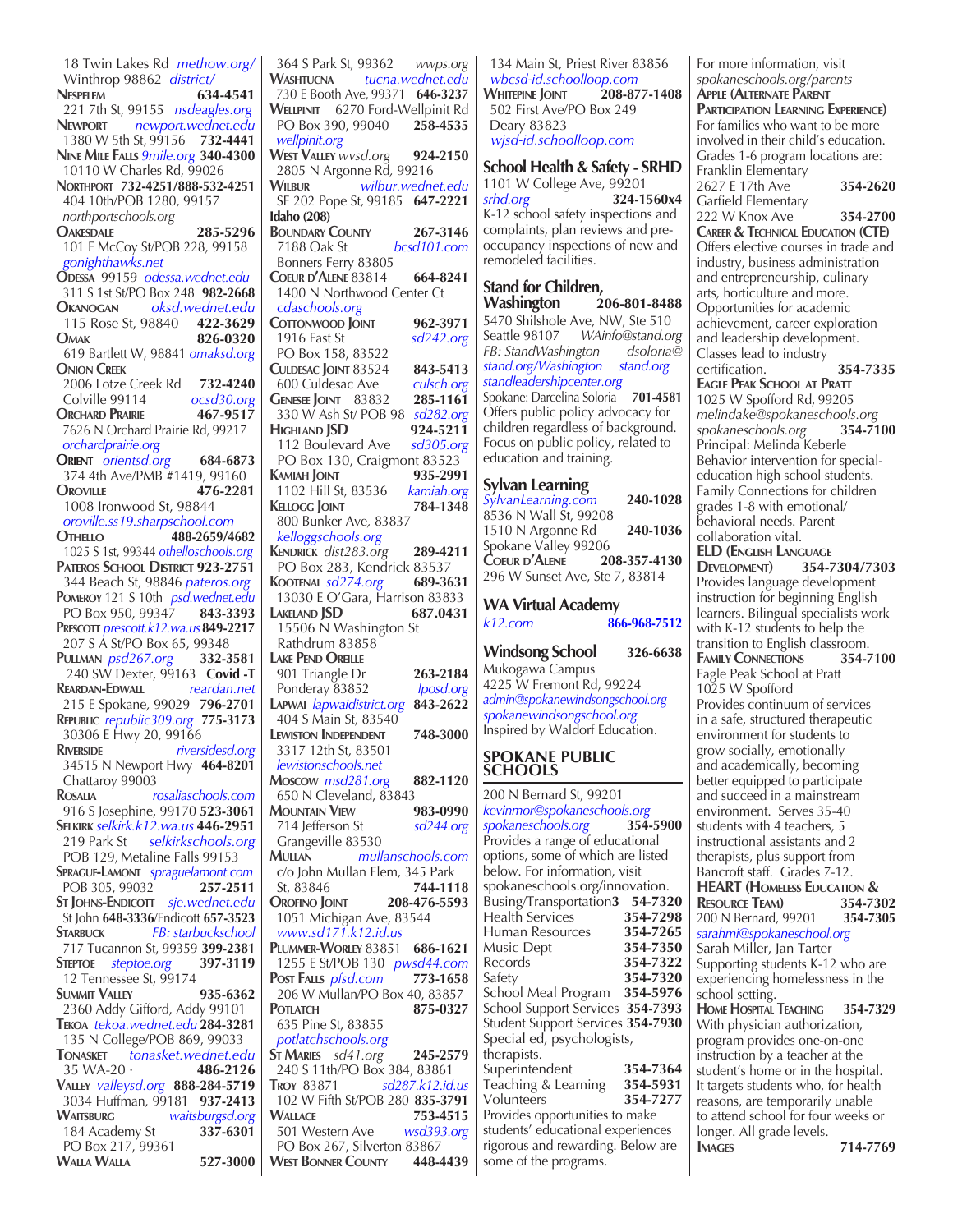A transition program for special needs students ages 19-21. Assists with transition from public school into adult world. **The Libby Center 354-7500** 2900 E First Ave An educational center for exceptional learners. Libby Center includes: The Gifted Education Center - Tessera and Odyssey, The Special Materials Library, The Professional Development Center and The Technology Center. **NEWTECH Skill Center**

4141 N Regal St **354-7470** Partners with SPS high schools to offer advanced technical and professional training. Tuition-free training available to all area public, private and homeschooled students 16-20 who have yet to receive diplomas. Grades 11 and 12.<br>**ON TRACK ACADEMY** 354-7449

**ON TRACK ACADEMY** 2724 E Rich Ave Helps students behind in credits complete required credits to graduate on time. An individualized program with Skills Center classes and community internships. Grades 11 & 12. **Running Start** Allows students to earn college credit by simultaneously attending high school and college. High school counselors advise students . **Special Education 354-6336/7929** Offers an array of special education services to qualified students with disabilities. Accommodations also made to general education K-12

students (Section 504). Ages 3-21.<br>**SPRINT** 354-580 **Sprint 354-5800** Shaw MS, 4106 N Cook St A parent-participation program for parents of middle-school students who want to remain closely involved in their child's education. **SVL (Spokane Virtual Learning)** *spokanevirtual.com* **354-7545** The web-based educational program provides instructor-led online courses to district students at no cost and to students in Washington State. Offers students flexibility in scheduling and personalized instruction from district educators with advanced qualifications. Grades 7-12. **TEC (The Enrichment Cooperative) 354-7810** Supports homeschooling parents and guardians as the primary educators by providing direct instruction and enrichment opportunities. All grade levels. **The Community School** 1025 W Spofford Rd **354-6401** Located at the Bancroft School, For students who seek a smaller, more personalized setting where they can take ownership of their learning. Grades 9-12.

# **Charter Schools, Public:**

**PRIDE Prep 309-7680** 811 E Sprague, Ste B2, 99202 *prideprepschool.org* Grades 6-7. **Spokane International Academy** 777 E Magnesium *spokaneintlacademy.org* **209-8730**

#### **Elementary Schools:**

**Adams** 2909 E 37th Ave **354-2000 Arlington** 6363 N Smith **354-2100 Audubon** 2020 W Carlisle **354-2140 Balboa** 3010 W Holyoke **354-2220 Bemiss** 2323 E Bridgeport

# **354-2300**

**Browne 354-2400** 5102 N Driscoll Blvd **Cooper** 3200 N Ferrall **354-2500 FINCH 3717 N Milton Franklin** 2627 E 17th **354-2620 GARFIELD 222 W Knox 354-2700**<br>**GRANT** 13 E 9th 354-2800 **GRANT** 13 E 9th **HAMBLEN** 2121 E Thurston **354-2900**<br>**HOLMES** 2600 W Sharp **354-2990 HOLMES** 2600 W Sharp **HUTTON 908 E 24th** 354-3030 **Indian Trail 354-3100** 4102 W Woodside<br> **IEFFERSON Jefferson 354-3200** 3612 S Grand Blvd **Lidgerwood 354-3225** 5510 N Lidgerwood **Lincoln Heights 354-3300** 3322 E 22nd **Linwood** 906 W Weile **354-3400 Logan 354-3434** 1001 E Montgomery **Longfellow 354-3500** 800 E Providence **Madison** 319 W Nebraska **354-3600 Moran Prairie** 4224 E 57th **354-3700 Mullan Rd** 2616 E 63rd **354-3800 Regal** 2707 E Rich Ave **354-3900 RIDGEVIEW 5610 N Maple 354-4000 Roosevelt** 333 W 14th **354-4040 SHERIDAN** 3737 E 5th **354-4100**<br>**STEVENS** 1717 E Sinto **354-4200 STEVENS 1717** E Sinto **Westview** 6104 N Monroe **354-4300 Whitman** 5400 N Helena **354-4320**

**Willard** 500 W Longfellow**354-4444 WILSON 911 W 25th** 354-4500<br>**WOODRIDGE** 354-4600 **WOODRIDGE** 5100 W Shawnee Ave

# **Middle Schools:**

**Chase** 4747 E 37th **354-5000 Garry** 725 E Joseph **354-5200 Glover** 2404 W Longfellow**354-5400 Sacajawea** 401 E 33rd **354-5500 SALK 6411 N Albert 354-5600**<br>**SHAW 4106 N Cook 354-5800 SHAW 4106 N Cook 354-5800**<br>**PEPPERZAK Northeast** 354-5900 **PEPPERZAK Northeast** 354-5900<br> **FLETT Northwest** 354-5900 **FLETT** Northwest **354-5900**<br>**Y**ASHUHARA South 354-5900 **YASHUHARA** South

# **High Schools:**

**Ferris** 3020 East 37th **354-6000 Lewis & Clark** 521 W 4th **354-7000 North Central** 1600 N Howard **354-6300 Rogers** 1622 E Wellesley **354-6600 Shadle Park HS** 4327 N Ash **354-6700**

# **PRIVATE, CHRISTIAN**

**Catholic Schools, Office of Education 800-831-1768 Diocese of Spokane 358-7330** 525 E Mission *dioceseofspokane.org* **All Saints** *allsaintsspokane.org* 3406 E 18th, 99223 **Assumption BVM 328-1115** 3618 W Indian Trail Rd, 99208  *assumptioncatholic.org* **Cataldo** *cataldo.org* **624-8759** 455 W 18th, 99203 **Gonzaga Prep HS 483-8511** 1224 E Euclid, 99207  *gprep.com/s/766/start.aspx*

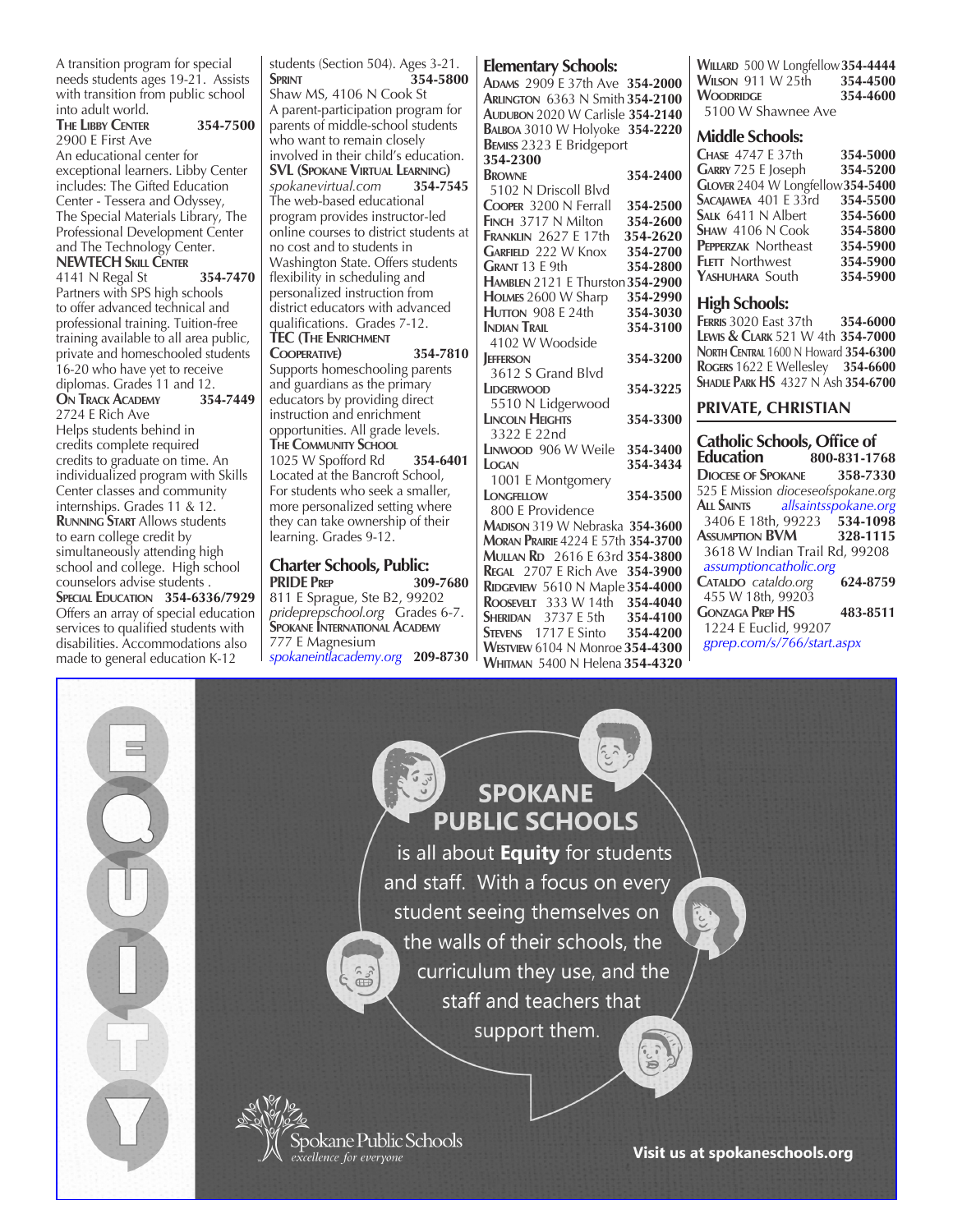**Guardian Angel/St Boniface** 306 Steptoe **229-3579** PO Box 48, Colton 99113  *sites.google.com/site/ guardianangelstbonifaceschool/* **Holy Family 758-6621** 1002 Chestnut, Clarkston 99403  *hfsclarkston.com* **St Aloysius** *stalsschool.org* **489-7825** 611 E Mission, 99207 **St Charles** *stcharlesspokane.com* 4515 N Alberta, 99205 **327-9575 ST IOHN VIANNEY**  501 N Walnut Rd, 99206 **St Mary 924-4300** 14601 E 4th, Spokane Valley 99216  *school.stmarysspokane.com* **ST PATRICK**  1016 N 14th Ave, Pasco 99301  *stpatspasco.org/school/* **St Thomas More 466-3811** 515 W St Thomas More, 99208  *thomasmorespokane.org* **The Chesterton Academy of Notre Dame 242-3750** 2706 E Queen, 99207  *chestertonacademyofnotredame.org* **Tri-Cities Prep HS** 9612 St Thomas Dr, Pasco 99301  *tcprep.org* **546-2465 TRINITY** 327-9369 1306 W Montgomery, 99205 **Walla Walla Catholic Schools** 919 E Sumach St, 99362 **525-3030**  *wallawallacatholicschools.com* **Idaho (208) Diocese of Boise 342-1311** 1501 S Federal Way, Ste 400 Boise 83705 *dmakley@rcdb.org* Superintendent: Dan Makley **All Saints Catholic School** 641 5th Ave, Lewiston 83501  *ascs-pk6.org* **743-4411 Holy Family Catholic School** 3005 W Kathleen Ave *hfcs.net* Coeur d'Alene 83815 **765-4327**  *info@hfcs.net* **Sts Peter & Paul Catholic School** 303 South **B** St Grangeville 83530  *stspeterandpaulparish.org* **Saint Mary's Catholic School** 412 N Monroe, Moscow 83843 *stmarysmoscow.com* **882-2121 Daycare & Preschools, Christian Assumption School 328-1115**  *assumptioncatholic.org* **Beautiful Savior Lutheran Early Learning Center 747-2533**  *beautifulsaviorspokane.org/school/* **Cataldo School 624-8759 Colbert Chapel Preschool 238-4886** 4922 E Bernhill Rd, Colbert 99005  *colbertchapel.org/preschool* **CHRIST BEGINNINGS CHILD CARE, INC**<br>15112 E 32nd<br>**926-6332**  15112 E 32nd **926-6332** Spokane Valley 99037 **First Presbyterian Christian 747-9192** 318 S Cedar, 99201 *spokanefpc.org*

**Little Blessing Christian Childcare Center 276-2260** 100 N Weber/PO Box 1063

 Deer Park 99006 *lblessings.com* **Northwest Christian Schools, Inc** Colbert Lowe Campus 5028 E Bernhill Rd **292-6700** Colbert 99005 *nwcs.org* **Southside Christian School 838-8139** Manito Presbyterian 401 E 30th, 99203  *southsidechristianschool.org* **St Aloysius Early Learning Center** 611 E Mission, 99201 **489-7825**  *stalsschool.org* **Whitworth Presbyterian EC3 Educational Child Care Center** 316 W Hawthorne Rd, 99218<br>whitworthchurch.org 466-0305  $which work done on the image.$ **Idaho (208) CHRIST THE KING LUTHERAN CHILD**<br>1700 Pennsylvania **1765-2536** 1700 Pennsylvania Coeur d'Alene 83814 **COEUR D'ALENE CHRISTIAN SCHOOL**<br>
cdachristian.org 772-7118  *cdachristian.org* **772-7118 House of the Lord Christian Academy** 754 Silver Birch Ln **509-437-2184** Oldtown 83822*hlcaschool.com* **ELCA Schools and Learning Centers** *elcanational.org* **Renee Stinar** AK, MT, ID, OR and WA **Homeschooling** *chessclasses.org chois.org washhomeschool.org classicalconversations.com cfhe.net christianheritageonline.org thecheebee.blogspot.com familylearning.org mondayhomeschoolnetwork.org nathhan.com nwcs.org**svch.org homeschoolidaho.org inchhome.com*  $nihea1.wix.com/nihea$ **Mothers of Preschoolers-MOPS** *mops.org* Moms support and networking. **Blue Mountains Community Center** 928 S Main **529-1212**  Walla Walla 99362 **Colbert Presbyterian 468-9923** 4211 E Colbert Rd, Colbert 99005<br>FIRST PRESBYTERIAN 747-1058 **FIRST PRESBYTERIAN**  318 S Cedar, 99201 **New Hope Christian Center 426-5536** 1108 N Argonne, 99212 **Pine Ridge Community 671-1214** 1428 W 1st St, Newport 99156 **Spokane Valley Church of the Nazarene/MOMSNext 926-1545** 15515 E 20th, 99037 **Tonasket Free Methodist Church** 1 Stanton Loop Rd, 98855 **486-0327 Valley Harvest 979-7079** 1108 N Argonne Rd, 99212 **Idaho (208) Christ The King Lutheran 664-9231** 1700 E Pennsylvania Ave Coeur d'Alene 83814 **St Maries Church of the Nazarene** 175 Grandview Dr

 Saint Maries 83861  *stmariesnazarene.com* **Trinity Baptist 509-339-3348** 711 Fairview Dr, Moscow 83843

 $c<sub>sdae.org</sub>$ 

**Palisades Christian Academy** 1115 N Government Way, 99224*pcasda.org* **325-1985 Rogers Adventist School 529-1850**

200 SW Academy Wy

1603 S Sullivan Rd **926-0955**

 College Place 99324 *rschool.org* **SPOKANE VALLEY ADVENTIST SCHOOL**<br>1603 S Sullivan Rd<br>**926-0955** 

**Private Schools - Christian CAN LEARN School 362-3418** Messiah Lutheran, 4202 N Belt, 99025/PO Box 9233, 99209  *canlearnacademy.org* **Faith Baptist Academy 483-6101** 2804 E Euclid, 99207  *fbaspokane.com* **First Presbyterian Christian** 318 S Cedar, 99201  *fpchristianschool.org* **747-9192 Northview Christian School** 13521 N Mill Rd, 99208 **467-6014**  *nbcspokane.org/ministries/ northview-christian-school/* **Northwest Christian Schools** 5104 E Bernhill Rd, Colbert 99005  *nwcs.org* High School **238-4005** Lower Campus: 5028 E Bernhill<br>K-8 grades 292-6700 K-8 grades **Oaks Academy 536-5955** 2303 S Bowdish Rd Spokane Valley 99206 POB 141146, 99214 *theoakscca.org* **Southside Christian School - Manito Presbyterian 838-8139** 401 E 30th Ave, 99203  *southsidewchristianschool.org* **Spokane Christian Academy** 8909 E Bigelow Gulch Rd, 99217  *sca-spokane.org* **927-4888 SUNRISE CHRISTIAN ACADEMY**<br>4718 N Ash, 99205 **325-9056**  4718 N Ash, 99205 **325-9056**   *sunrisechurchspokane.com* **Valley Christian School 924-9131** 10212 E 9th Ave, 99206  *valleychristianschool.org* **Westgate Christian School** 7111 N Nine Mile Rd, 99208  *westgatechristian.com* **325-2252 Idaho (208) Classical Christian Academy** 2289 W Seltice Way **777-4400** Post Falls 83854 *classicalchristian.com* **Coeur d'Alene Christian School** 6439 N 4th St, 83815 **772-7118**  *cdachristian.org* **House of the Lord Christian Academy** 754 Silver Birch Ln, Oldtown 83822  *hlcaschool.com* **437-2184 North Idaho Christian 772-7546** 251 W Miles Ave, Hayden 83835  *northidahochristianschool.com* **Seventh-day Adventist Education Office 828-2761 x351** 3715 S Grove, 99216 PO B 19039, 99219 *uccsda.org* **AdventistLive Online Junior Academy** 3715 S Grove Rd, 99224 **838-2761 Colville Valley Jr Academy** *mycvja.org* 139 E Cedar Lp, 99114 **684-6830 Countryside Adventist Elementary** 12109 W Seven Mile Rd, 99224<br>csdae.org **466-8982** 

 Spokane Valley 99037 *svas4him.com* **Upper Columbia Academy 245-3600** 3025 E Spangle Waverly *ucaa.org* Spangle 99031 Elem **245-3629** Middle & High School **245-3600 Walla Walla Valley Academy** 300 SW Academy Way **525-1050** College Place 99324 *wwva.org* **Idaho (208) Beacon Christian School** 615 Stewart Ave **743-8361** Lewiston 83501 *beacon-christian.org* **CORNERSTONE CHRISTIAN SCHOOL**<br>513357 Hwy 95 **267-1644** 513357 Hwy 95 Bonners Ferry 83805 *bfsda.org* **Lake City Junior Academy** 111 E Locust Ave **667-0877** Coeur d'Alene 83814*lcja.org* **PALOUSE HILLS CHRISTIAN SCHOOL**<br>3148 Tomer Rd<br>**882-0350** 3148 Tomer Rd Moscow 83843 *phcsd8.org* **Pend Oreille Valley Adventist School** 33820 Hwy 41, Oldtown 83822 PO Box 1066, Newport 99156  *povas.org* **437-2638 Sandpoint Junior Academy** *sjasda.org* 2255 Pine St, 83864 **263-3584 St Maries Christian School** 201 N 8th St Ste 11, 83861  *stmariesschool.org* **582-3959**

# SCHOLARSHIPS & MENTORSHIP

**4-H Youth Development** *extension.wsu.edu/4h/* **WSU Spokane County 477-2160** *kmcloskey/gvarrella@spokanecounty.org* Youth engagement after school for ages 5-19 in areas such as teen leadership, STEM (science technology engineering math), nutrition and healthy life styles, animals and plants, drama, shooting sports and civic engagement. **Columbia County 382-4741 x3** *donna.hanger@wsu.edu* **Ferry County 775-5225 x1115**  *shannon.vestal@wsu.edu* **GARFIELD COUNTY**  *sheree.ledgerwood@wsu.edu*  **Lincoln & (East) Adams 725-4171**  *brohner@wsu.edu* **Okanogan 422-7245**  *natasha.r.moffitt@wsu.edu* **Pend Oreille/Stevens 447-2401 Walla Walla 524-2685**   *wallawall.4h @wsu.edu*  **Whitman 397-6290**   *schmidtj@wsu.edu* **University of Idaho Extensions (208)**  *uidaho.edu/extension/4h* **Benewah 245-2422**  *Benewah@uidaho.edu* **Bonner 263-8511**  *mokennedy@uidaho.edu* **Boundary 267-3235**  *deborah@uidaho.edu* **Clearwater 476-4434/8964 Idaho 983-2667**  *sheckman@idahocounty.org*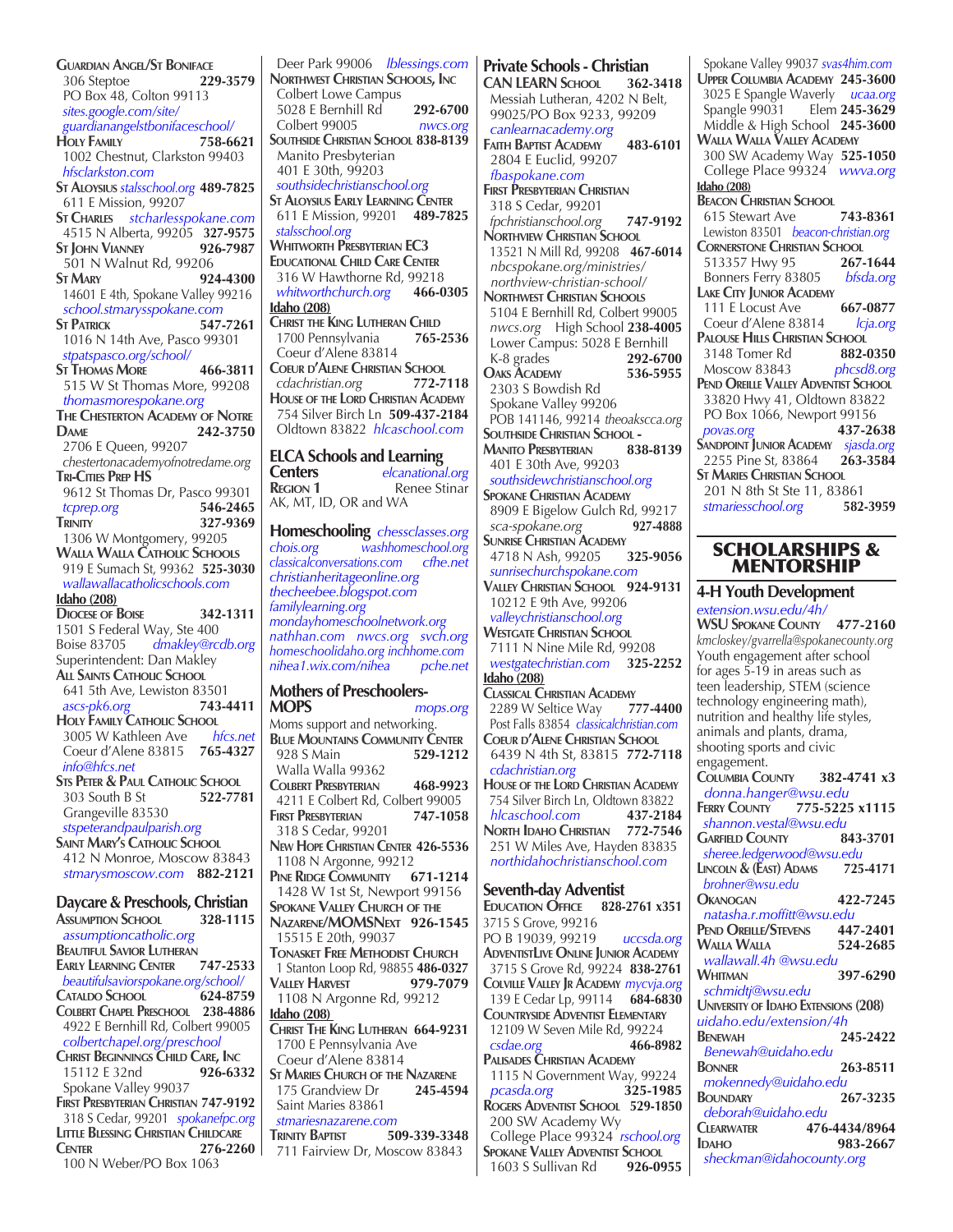**Kootenai 446-1687**  *theresabalderuma@uidaho.edu* **Latah** *epowell@latah.id.us* **883-2267 Lewis** *lewis@uidaho.edu* **937-2311** **Nez Perce 799-3096**  *jfloch@uidaho.edu*

# **America's Civics Learning Foundation**

801 W Riverside, Ste 100, 99201 *iditaron@me.com*

# *nethercuttfoundation.org*

Educates about American government, history, economic system and foreign policy. Offers leadership lessons and fcivics.

#### **Asotin County Youth Commission - WSU Extension**

135 2nd, B107/POB 9, Asotin 99402<br>heitstuman@wsu.edu 243-2009 *heitstuman@wsu.edu* **243-2009**

# **Big Brothers Big Sisters of the**

**Inland NW** *nwbigs.org* **328-8312** 222 W Mission, Ste 40, 99201 Matches school-age children in Spokane and Kootenai counties with volunteers who are positive role models, mentors and friends.

# **Chase Youth 999-9325**

The Peyton Bldg, 10 N Post St, Ste 649, 99201 *chaseyouthspokane.org chaseyouthspokane@gmail.com* Engages youth in leadership, community service and youth policy development through a variety of community programs.

#### **Cool Water Jobs***coolwaterbikes.org* 224 S Howard, 99201 **838-8580** *FB: CoolWaterBikes*

For youth of Cup of Cool Water. Offers youth the option to earn bikes and equipment for hours of labor or to learn job skills.

# **FAME - Martin Luther King Jr Community Center 868-0856**

500 S Stone, 99202 *mlkspokane.org* Provides a safe and nurturing environment for children from Sheridan & Franklin Schools. Offers academic/homework support, builds social skills, relationships and participation in other non-academic extracurricular activities on site. Transportation from schools.

# **Gonzaga Center for Community Engagement Youth Programs**

Hemmingson Center, 206 & 010 Mail: 502 E Boone *gonzaga.edu* MSC #2472, 99258 *serve@ or wootton@gonzaga.edu* Dir: Bailley Wootton School and campus-based youth mentoring from elementary to high school students at select Spokane schools, after school only.

# **Goodwill Industries of the Inland NW** 130 E 3rd Ave, 99202 **344-0163** *discovergoodwill.org*

Good Guides Mentoring Program provides small group mentoring to at-risk youth ages 12-17 in Spokane and Kootenai Counties. Volunteer mentors and youth meet weekly to build skills for success in school and after high school. Develops life skills to build job readiness.

# **InvestED 206-352-1199**

606 Oakesdale Ave SW, Ste C202 Renton 98057 *develop@invested.org invested.org*

Supports a network of secondary school partners in Washington state with resources that empower students to get to school, stay in school and graduate.

# **Junior Achievement of Eastern WA and North ID** 624-7114<br>901 E 2nd, 99202 *jaspokane.org*

901 E 2nd, 99202 *jaspokane.org megr@jawashington.org* Prepares young people to succeed in the global economy. Provides before- and after-school programs for students in grades K-12 in entrepreneurship, work readiness and financial literacy.

**Miss Spokane Scholarship Org** *MissSpokaneOrg@gmail.com*  $m$ *issspokane.org* 

# **The Next Generation Zone**

**Work Source Affiliate 340-7800** 901 E 2nd Ave, Ste 100, 99202 *jennim@nextgenzone.org nextgenzone.org*

Career center for ages 16-24, combines education, career skills training, community and employment resources to provide wrap-around support to inspire young adults in career goals.

# **OutSide of the Box** 777-9622<br>
<u>aswensen@ymcainw.org</u> x412

 $a$ swensen@ymcainw.org Adam Swensen *ymcainw.org*

Gives students tools to have a positive and successful high school experience for students at North Central. Homework help community building activities and social skills are some of the benefits gained by participants.

**PJALS Young Activist Leaders Program - Peace & Justice Action LEAGUE OF SPOKANE** 35 W Main Ste 120, 99201

#### *pjals@pjals.org pjals.org* 10-month leadership development program for

young people active in or leading student groups, faith communities, community groups, and for folks new to activism.

#### **Potlatch Landing Community Center 208-875-1835** 535 Pine St, Potlatch 83855 Provides mentorship opportunities between adults and youth.

**River City Youth Ops 703-7433** 1832 W Dean, 99201 **321-3647** *info@youthops.org youthops.org* Creates opportunities for community engagement, job training and education.

**Rotary Club 21***rotaryspokane.com* **Community Service 534-8998** *executivedirector@rotaryspokane.com*  Provides goods and services to the disabled, youth, civic organizations and others with needs in the community.

#### **S.E.R.A Youth Tutoring Program (Spokane Eastside Reunion Assn)** 3001 E 5th, 99202

*spokaneeastsidereunion.com* Free mentoring and tutoring K-12 **Fresh Soul 995-3606** 3029 E 5th Ave, 99202 Gives 14-18 year olds with 2.4 GPA employment opportunities. Offers minimum wage. Must be involved in tutoring program.

# **Shacktown Community Cycle**

611 W 2nd, 99201 *spark-central.org shacktownbnb@gmail.com FB: shacktowncomm* **332-1264**

# **Spark Central 279-0299**

1214 W Summit Pkwy, 99201 *programs@spark-central.org spark-central.org*  Ignites creativity, innovation and imagination for people to forge the path to their potential.

# **Spokane County Young Marines**

212 S David St *spokaneym.org* Spokane Valley 99212 **760-453-4966** *spokaneym@gmail.com* Community-based programs led by adult volunteers who are former, retired, active duty or reserve Marines. These volunteers help to mold and have positive impact through education and service with girls and boys 8-18.

### **Spokane Lilac Festival Royalty Scholarship Program**

3021 S Regal, Ste 105, 99223 *spokanelilacfestival.org* **535-4554**

# **Spokane Scholars Foundation**  PO Box 1278, 99210 **495-1511**

*spokanescholars.com* **838-3022** Academic achievement by Spokane area high school seniors.

**Spokane STEM 800-SPOKANE** 801 W Riverside, Ste 100, 99201<br>spokanestem.org 624-1393  $spokanestem.org$ 

Program of Greater Spokane, Inc in partnership with NEW ESD101, enhances STEM education for youth who then have the potential to achieve success by filling STEM gap and growing the economy.

# **Spokane Valley HEART**

**Consortia - CVSD, EVSD & WVSD** c/o Broadway Elementary School 11016 E Broadway Ave **228-4114** Spokane Valley 99206 CVSD: Leslie Camden Goold<br>EVSD: John Savage **924-1830** EVSD: John Savage WVSD: Dan Andrews **922-5478** Provides resources to Spokane Valley students in temporary or transitional housing during the school year.

# **Washington College Access Network 425-679-5541**

950 Pacific, Ste 1250 *wcan.org* Tacoma 98402 Leverages resources to improve higher education access. **NORTHEAST WA** Carrie Morrison *cmorrisson@wcan.org* **208-699-3363** Lincoln, Pend Oreille, Spokane, Stevens, and Whitman counties, and the ESD 101 office **NORTH CENTRAL WA** Sue Johnson<br> **Siohnson@wcan.org** 449-0138  $s$ johnson@wcan.org Chelan, Douglas, North Grant, Lincoln, and Okanogan counties **SOUTHEAST WA** Cricelia Calderon *ccalderon@wcan.org*

Adams, Asotin, Columbia, Garfield and Walla Walla counties, and the ESD 123 office.

# **YMCA Act Six Spokane**

*actsix.org/program-sites/ spokane/*

Full-tuition/full-need, community leadership scholarship for students seeking to attend Whitworth or Gonzaga. Pre-college training and mentoring.

# **YMCA Youth Legislature**

*ymcainw.org* **777-9622** Develops leadership and explores opportunities in public service.

# **WA Family, Career & Community Leaders of America**

*ExecutiveDirector@wa-fccla.org wa-fccla.org* **360-338-7721** Projects focus on youth concerns. Offers members opportunities to expand leadership potential and develop skills for life planning, goal setting, problem solving, decision making and interpersonal communication necessary in the home and workplace.

# **Washington FFA Association (Future Farmers of America)**

PO Box 789, Pullman 99163<br>washingtonffa.org 592-3444  $washingtonffa.org$